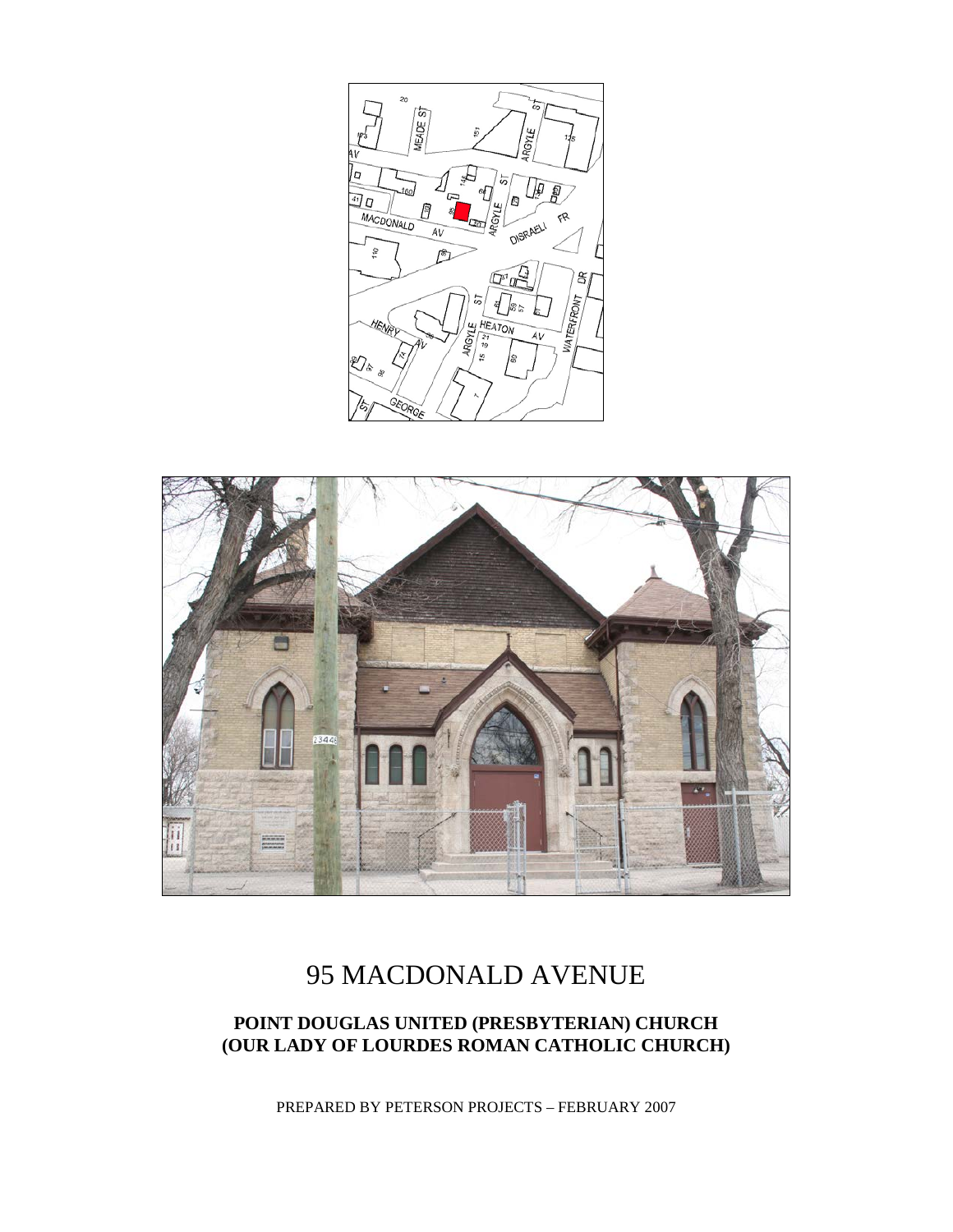

# 95 MACDONALD AVENUE **POINT DOUGLAS UNITED (PRESBYTERIAN) CHURCH (OUR LADY OF LOURDES ROMAN CATHOLIC CHURCH)**

**Date of Construction:** 1905 **Building Permit:** 2682/1905 **Architect:** McDiarmid, John **Contractor:** Brynjolffsson, S.

#### ARCHITECTURAL INTEREST:

Designed as a traditional Presbyterian Church at the turn-of-the-century, this brick and stone structure has been used as a religious facility for over 100 years.

The front (south) façade features two brick corner towers framing the projecting stone entrance. Rusticated stone is used to clad the lower portion of the façade and as quoins on the towers, and smooth-cut stone accents window openings and the entrance. This stone accenting takes the form of egg and dart moulding, carved faces and floral motifs. Upper storey windows on this façade have been bricked in. The pyramidal roofs of the towers are highlighted by exposed rafters and wood finials.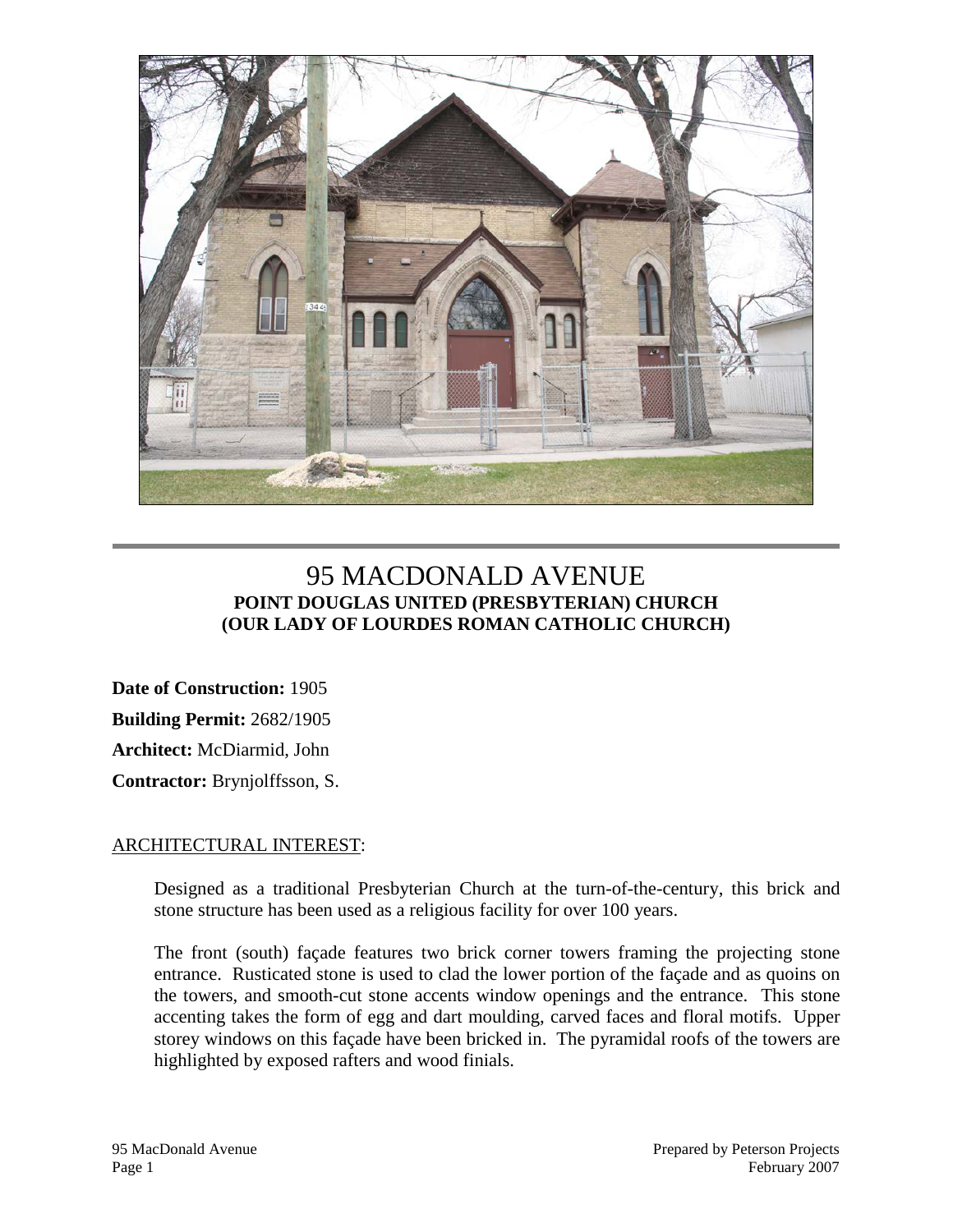

Front (south) and west façades, 2006

The east and west façades feature stone bases, brick walls and pointed arch windows. The rear (north) façade includes a number of square headed window openings that have nearly all been bricked in.

The building measures approximately (56 x 78 feet) and cost \$20,000 to complete in [1](#page-6-0)905.<sup>1</sup>

Stylistically, the church building has many of the features of the Gothic Revival style – the pointed arch, the use of stone, finials, overall symmetry, etc. The style was popular throughout North America from 1900 to the 1940s and its use was especially evident on large schools and university buildings, so much so that it was often referred to as Collegiate Gothic.<sup>[2](#page-6-1)</sup> Winnipeg has a good collection of pre-1915 Gothic Revival style buildings.

James McDiarmid was born on March 9, 1855 in Dunkeld, Perthshire, Scotland, and his early adulthood was spent in the building trade in that country.<sup>[3](#page-6-2)</sup> He came to Winnipeg in 1882, during the real estate boom, with two of his brothers, Peter (1857-1915) and John (1863-1943). Peter took up farming in the Poplar Point district; John and James chose to become involved in the building trade that at the time was struggling to keep up with local demand. One of their early contracts was the construction of the Broadway Drill Hall (1884-1919) on the site of the present Legislative Building. At the time, the brothers were part of the firm Murray and McDiarmid, although G.W. Murray would form his own company in the early 1890s.

During the 1890s, James McDiarmid began designing as well as building structures. St. Andrew's Presbyterian (United) Church, corner Elgin Avenue and Ellen Street, built in 1894, was one of his earliest works as an architect. The J. McDiarmid Company Limited incorporated in 1906 and went on to build many outstanding Western Canadian structures.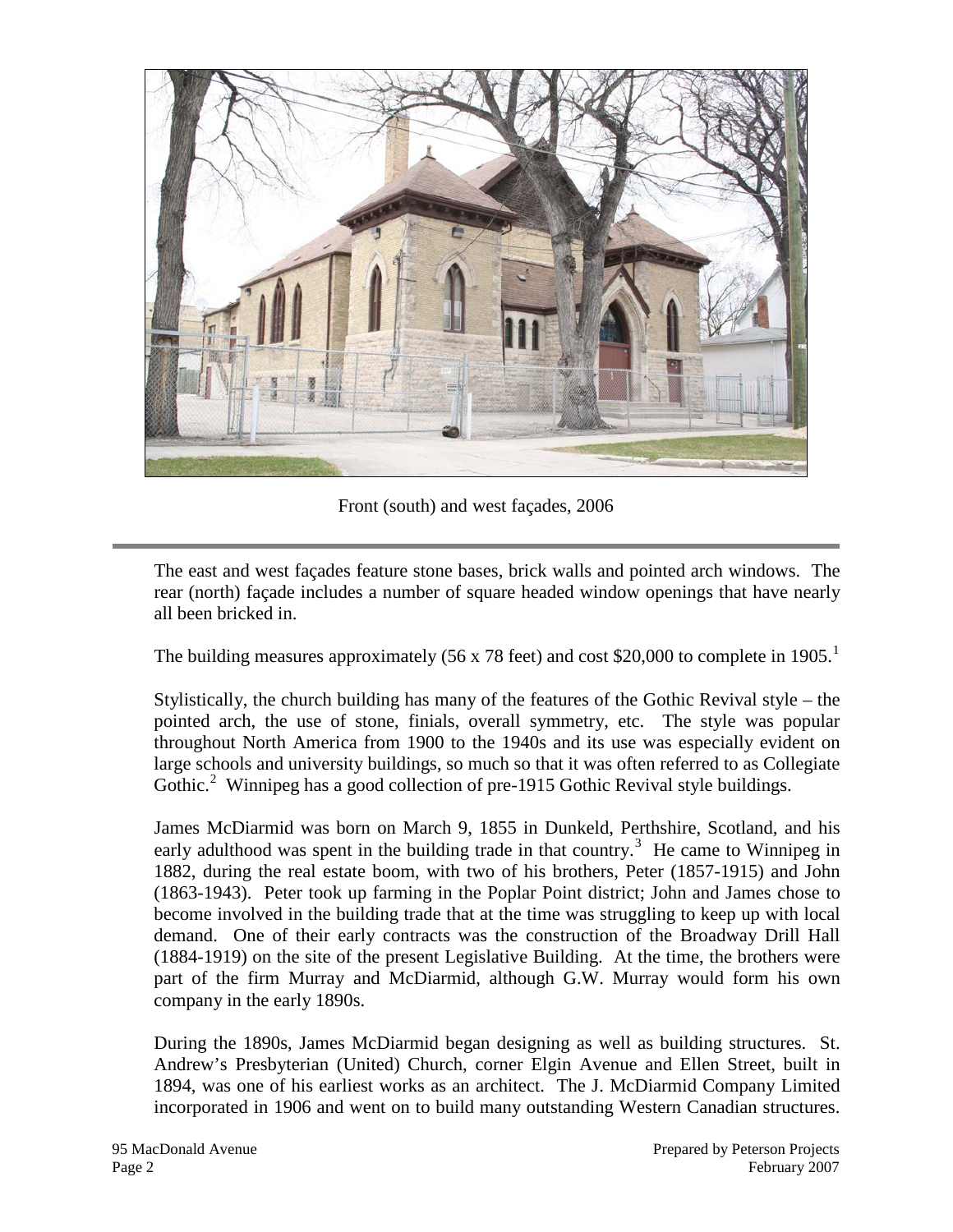

Front (south) entrance detail, 2006

James was also known as the "Father of Municipal Golf in Winnipeg," having assisted in the establishment of the Kildonan Golf Course. He was an avid art collector and for many years was closely involved with the Winnipeg Art Gallery. He died on February 24, 1934.

Work by James McDiarmid or the company that has been designated by the City of Winnipeg includes Penrose (Bell) House, 444 Logan Avenue (originally 232 Bell Avenue), built 1894 (Grade III); Donald H. Bain Building (The Brokerage), 115 Bannatyne Avenue (1899, Grade II), Former McClary Building, 185 Bannatyne Avenue (1899, Grade III), Marshall-Wells Warehouse, 123 Bannatyne Avenue (1900, Grade II), Anne Building, 87 King Street (1901, Grade III), Wilson House, 545 Broadway (1904, Grade III), Ralph Connor House, 54 West Gate (1913, Grade II), Pantages (Playhouse) Theatre, 180 Market Avenue (1913, Grade II), R.R. Scott House, 29 Ruskin Row (1914, Grade II), Scott Fruit Company Warehouse, 319 Elgin Avenue (1914, Grade III) and Robinson Building (Public Press Building), 290 Vaughan Street (1917, Grade III).<sup>[4](#page-6-3)</sup>

The firm also completed the Manitoba Legislative Building on Broadway after the original contractor was fired over charges of embezzlement and fraud. He and his firm have received 10 points from the Historical Buildings Committee.

Local Icelandic builder S. Brynjolffson is listed as the contractor of the building.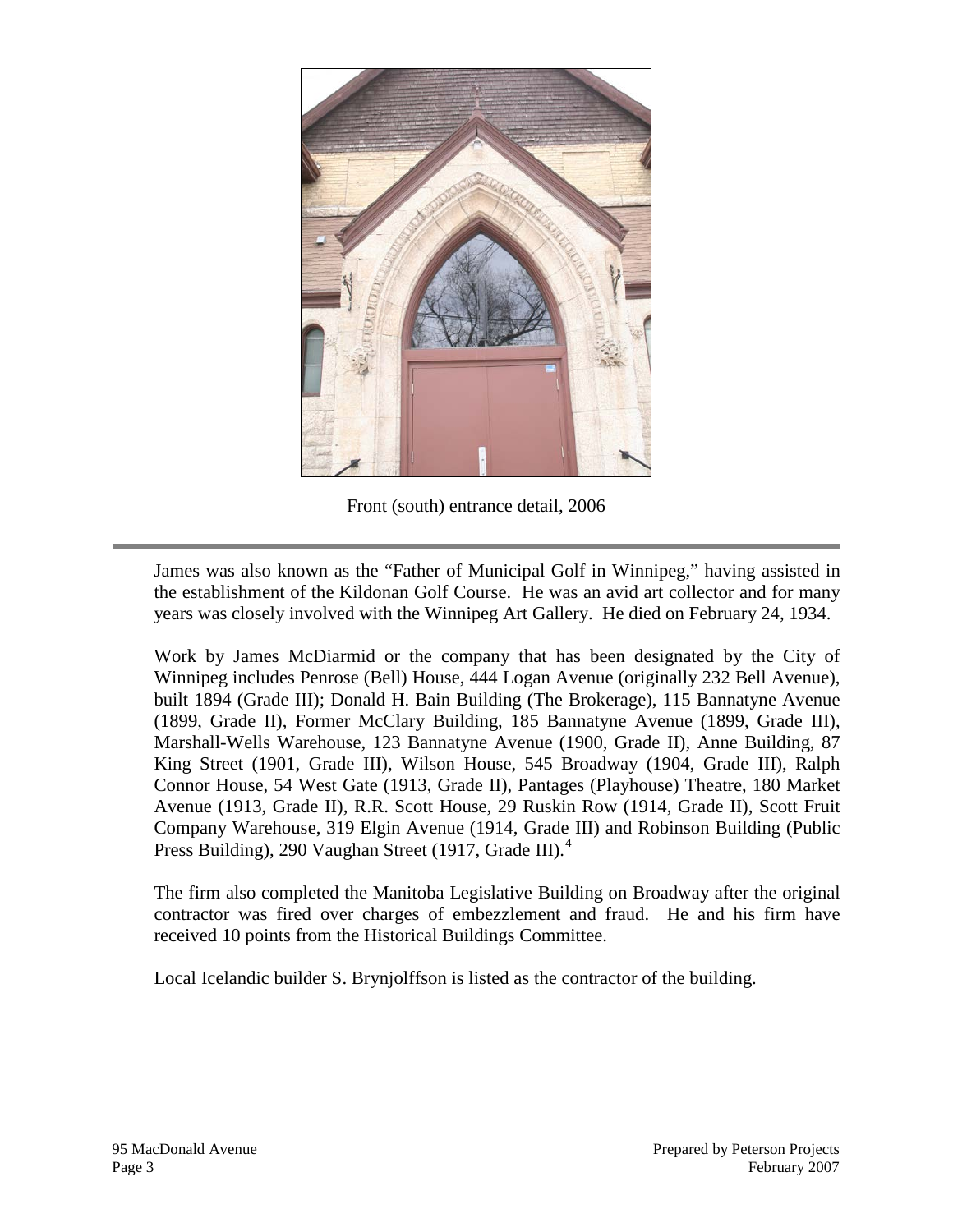

Front (south) window detail, 2006

## HISTORICAL INTEREST:

This small church served the immigrant community of the area for many years until it was sold and reborn as a Roman Catholic church for a new and growing immigrant community in the city.

It was owned by the Point Douglas Presbyterian and then United congregation until its sale to the Roman Catholic Diocese in 1963 and Our Lady of Lourdes Roman Catholic Slovenian Parish.<sup>[5](#page-6-4)</sup> Slovenian immigrants arrived in Winnipeg starting around 1930 and to this group was added 15 families who arrived during the 1940s. Between 1956 and 1960, almost 200 families arrived in the city. Most of the early Slovenian Catholics worshiped at Our Lady of Fatima, Czechoslovakian Parish on Main Street but with their numbers growing rapidly in the late 1950s, they purchased the church on MacDonald Avenue. The building not only serves as a place of worship but also a meeting place for Winnipeg's Slovakian community to this day.<sup>[6](#page-6-5)</sup>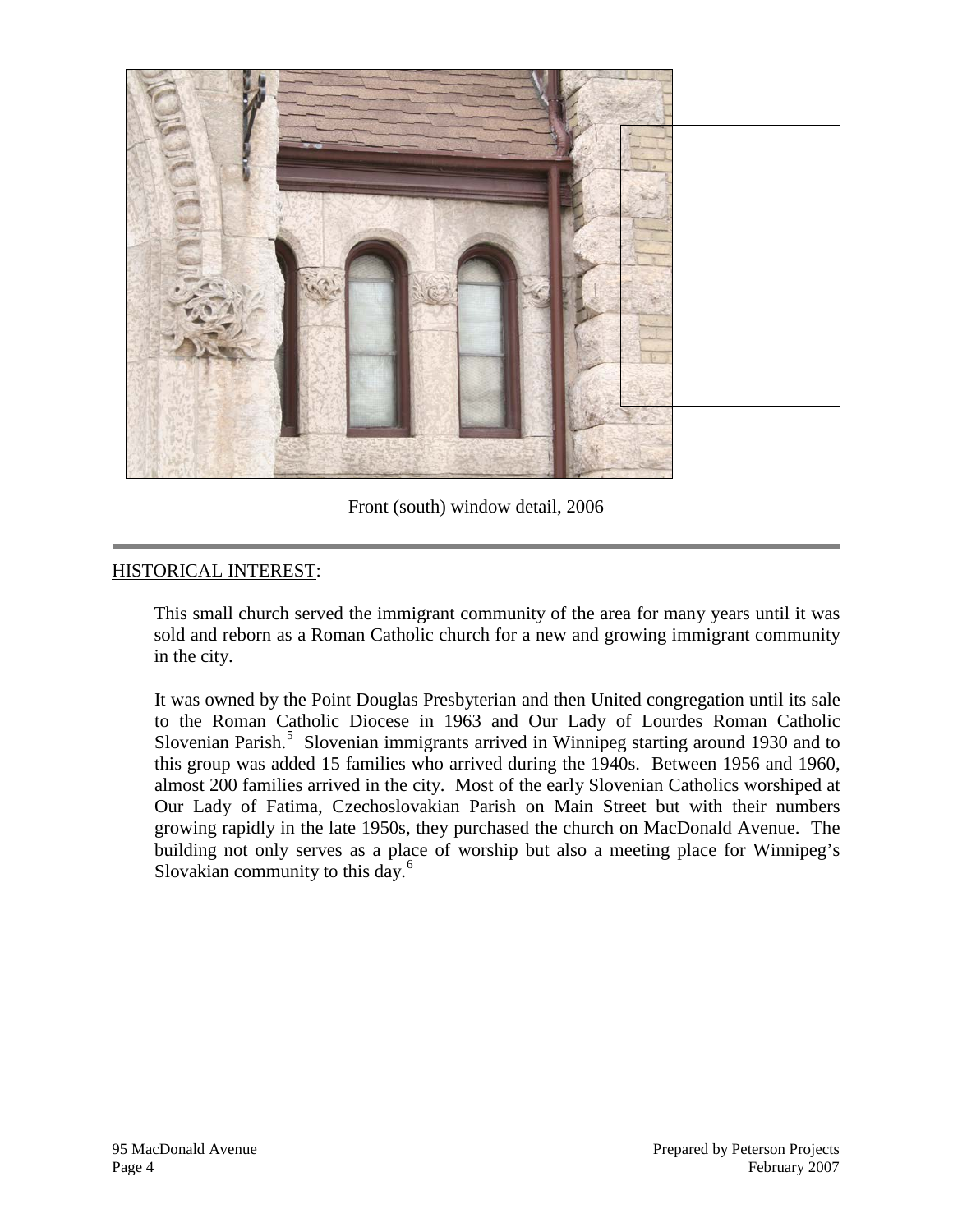

Rear (north) and east façades, 2006

# RECOMMENDATION TO HISTORICAL BUILDINGS COMMITTEE:

Under the Historical Buildings By-law, this building meets a number of important criteria:

- its historical importance- one of the older church buildings in downtown Winnipeg and an example of the early missionary effort of English-based parishes to tend to immigrant communities in their neighbourhoods;
- its associations- its long-term connections to two parishes- Point Douglas Presbyterian (United) and Our Lady of Lourdes Roman Catholic Slovenian Parish;
- its design- an excellent example of the Gothic Revival style;
- its architect- J. McDiarmid was a respected and important designer and builder;
- its location- contributes to its streetscape; and
- its integrity- its façades continue to display many of their original elements and design.